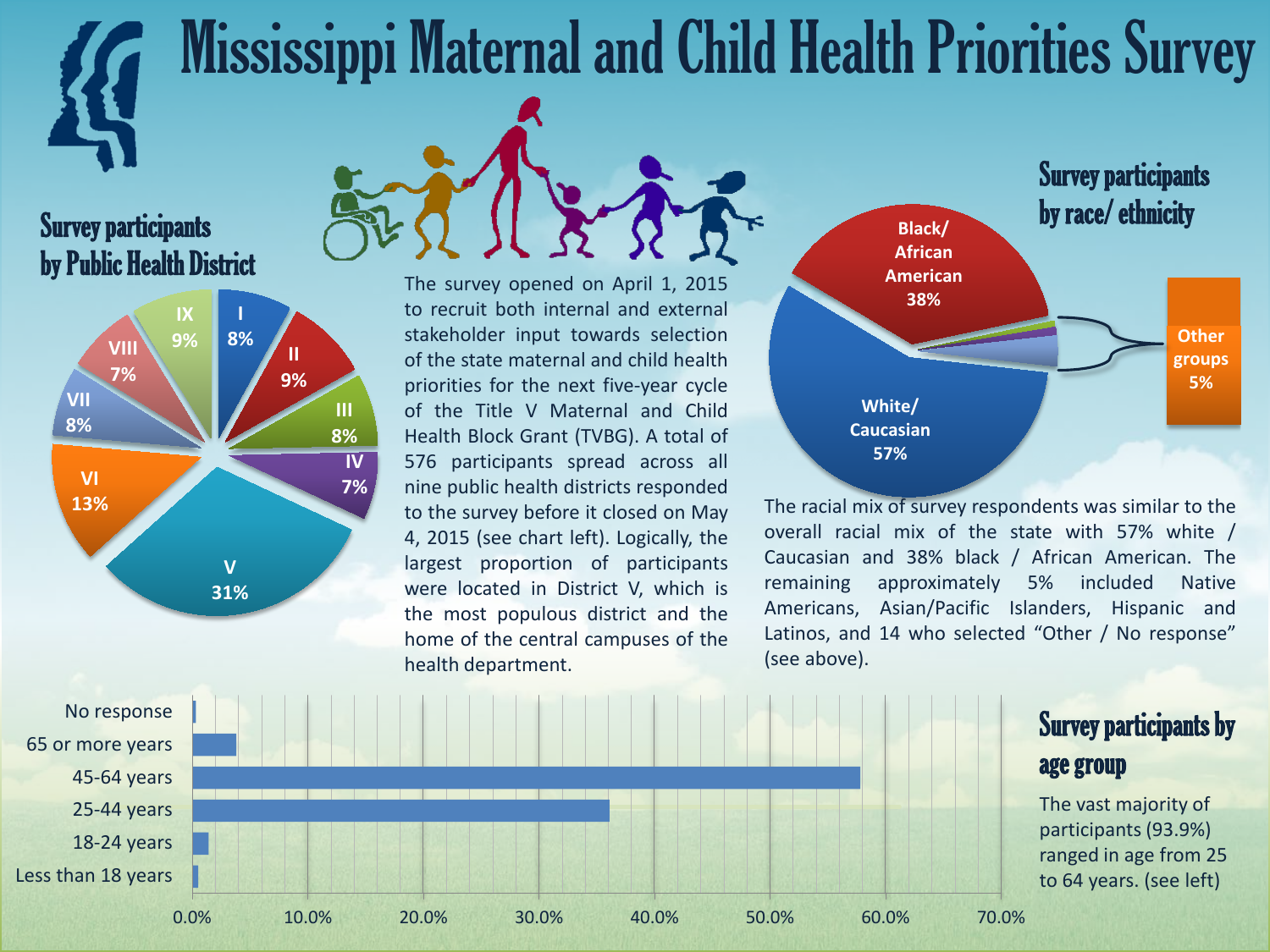#### Survey participants by affiliation

| Advocacy organization                       | 0.69%  |
|---------------------------------------------|--------|
| Clinic / Provider                           | 6.08%  |
| Community member                            | 0.17%  |
| Community-based organization                | 0.35%  |
| Faith-based organization                    | 0.69%  |
| Health insurance plan / HMO /<br><b>MCO</b> | 0.52%  |
| Home health / Outpatient care<br>center     | 0.00%  |
| Hospital / Inpatient care center            | 0.00%  |
| Individual                                  | 6.08%  |
| <b>Nursing</b>                              | 6.77%  |
| Other                                       | 2.26%  |
| Public health                               | 69.79% |
| School / College / University               | 0.35%  |
| Social services                             | 1.74%  |
| State agency, not public health             | 4.51%  |
| <b>Tribal Government</b>                    | 0.00%  |

## Selected priorities by Population Health Domain

| <b>Women's Health</b>                      | Reduce low birth weight and premature<br>birth                      |
|--------------------------------------------|---------------------------------------------------------------------|
| <b>Perinatal / Infant</b><br><b>Health</b> | Decrease infant mortality<br>Increase access to early prenatal care |
| <b>CYSHCN</b>                              | Increase access to health care / medical<br>homes                   |
| <b>Child health</b>                        | Increase access to comprehensive health<br>care                     |
| <b>Adolescent health</b>                   | Decrease teen pregnancy and teen birth<br>rate                      |
| Life course issues                         | Increase health insurance coverage                                  |

Survey closing Date - Monday, May 04, 2015 Analysis and infographic by Juanita Graham, DNP, RN, FRSPH Mississippi State Department of Health, Office of Women's Health Juanita.Graham@msdh.ms.gov